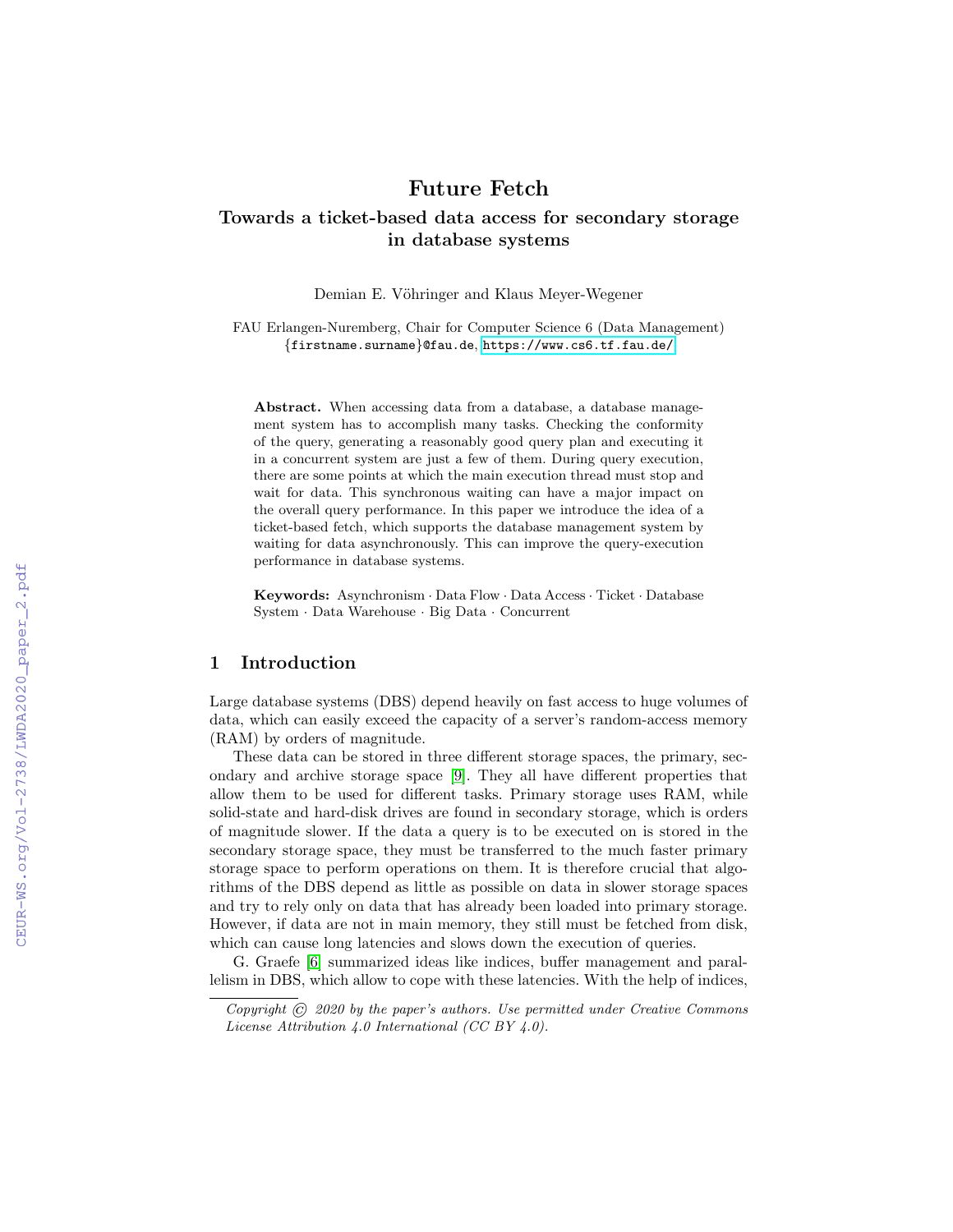data can be found much faster on secondary and archival storage, while good buffer management helps keeping the right data in main memory. Parallelism in database systems is divided in three categories, namely interquery parallelism, horizontal interoperator parallelism, and vertical interoperator parallelism. With interquery parallelism, a DBS can execute several queries simultaneously and therefore use waiting times for data loading by switching to another query that already has its data. Horizontal interoperator parallelism performs the same operation on several partitions of the tuple set at the same time and can take advantage of modern multi-core CPUs. Vertical interoperator parallelism executes operators in pipelines, as shown in [\[10\]](#page-8-0).

These ideas about parallelism focus more or less on data already accessible in primary storage, or on finding data in the storage spaces, ignoring the fact that the transfer of these data to primary storage adds latency to the execution of each single query. The question is whether we can support these parallelism ideas even better by providing an asynchronous data flow inside a DBS.

This can be useful in a query that connects many tuples from different tables to create one large result tuple, as it is done in star-shaped queries (e. g. [List](#page-3-0)[ing 1.1\)](#page-3-0). A star-shaped query is similar to a star query, which uses a main table (fact table) that contains information about how to connect the other tables (dimension tables). The only difference is that star queries are bound to datawarehouse systems and use information from the dimension tables mostly for reducing the result-set size<sup>[1](#page-1-0)</sup>. With a limited number of values in the dimension tables, star queries can be optimized by using bitmap indices, while star-shaped queries cannot use this kind of optimization and are thus much harder to optimize.

In this paper we present some first steps of the idea of a ticket-based data loading from secondary storage. We do this by introducing a ticket system for database operators. It desynchronizes data and execution flow of query processing.

We begin our journey with a simple example. We describe the problem (Section [2\)](#page-1-1), find a first solution (Section [2.1\)](#page-2-0), explain that solution in depth (Section [2.2\)](#page-4-0), and try to expand that solution, so it can be executed in a more general workflow of query execution (Section [2.3\)](#page-4-1). After that we discuss related work (Section [3\)](#page-5-0), draw a conclusion, and present future work (Section [4\)](#page-7-0).

# <span id="page-1-1"></span>2 The Idea

To work with the data, a classical DBS must transfer it from secondary or archival storage to primary storage. This process is shown in [Figure 1a](#page-3-1) for a star-shaped query. Because the data-tranfer rate of secondary storage is limited, access to the data takes some time, so any query execution in need of these data must interrupt its execution flow and wait some time for the data to arrive.

This pause can become large depending on the exact location on disk and the access path for it, and the query execution must wait, even if the data is

<span id="page-1-0"></span><sup>1</sup> <http://www.orafaq.com/tuningguide/star%20query.html>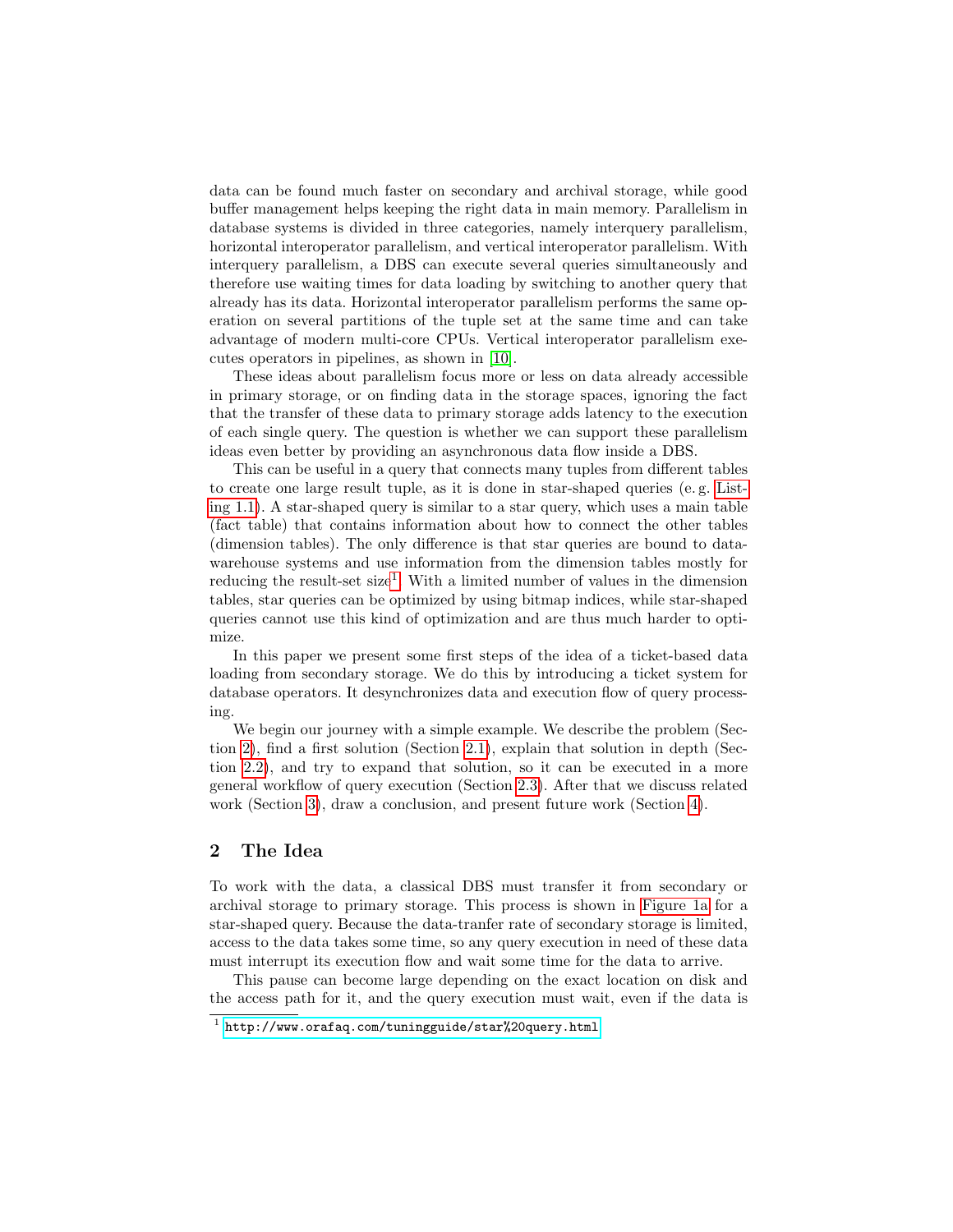not needed immediately. To improve the search, indices have been introduced, which can help to find the required data faster on secondary storage. Once the data is collected, query execution proceeds to the next step, which may require some more data. These steps must be repeated for each tuple-fetch operation, until the result set is complete and can be returned to the caller. So waiting for data can take a large portion of the execution time of a single query.

To reduce this data latency, we present an initial idea of ticket-based data access, describe it in depth, and expand it towards a more general query execution.

### <span id="page-2-0"></span>2.1 A first step

To make the idea understandable, we simplify the problem a bit. We ignore some ideas on parallelism presented in [\[6\]](#page-7-1) and only focus on one query that works on one large set of tuples. This way we still have vertical interoperator parallelism, but neither interquery parallelism nor horizontal interoperator parallelism. Additionally we assume that secondary indices (an index not containing data, but only information where to find the data in the storage spaces) can be kept in primary storage for fast access.

With our idea we want to intervene exactly where the query execution must wait for data and try to improve the execution time with asynchronous data access. As shown in [Figure 1c,](#page-3-1) our first step towards asynchronous data access focuses on an index scan (a scan operator using an index) combined with a special Data Access Manager, our abstraction for access to secondary storage and moving data to primary storage.

Traditionally, an index scan performs three steps in accessing the data from secondary storage. First it uses a secondary index and checks whether and where the corresponding tuple can be found. Because of our assumption, this is done in main memory and thus very quickly. So the location of the tuple on secondary storage is known. In the second step, this tuple is loaded to primary storage, where the third step continues and returns the tuple to the calling operator. In our example, this is a join operator.

If we now rework this index-scan operator to use the Data Access Manager, we obtain two operators. We get a "check for existence, get the storage-space address and start loading" (∃) and a "wait for loading and combine the loaded tuple with the existing tuple"  $(\infty)$  operator, as seen in [Figure 1b.](#page-3-1) We describe these operators and the Data Access Manager in detail in Section [2.2.](#page-4-0) You can easily see that the second step has been delegated to the Data Access Manager.

Now that we have refactored our index scan into two operators, we move them in our query-execution tree to optimize it, as shown in [Figure 1c.](#page-3-1) The ∃ operator remains in the same place where the scan was, while the  $\infty$  operator is moved to where the data is actually needed. In our example, this is the end of query execution just before returning the result tuple, where we insert the "wait and combine all data" operator. Because the data from  $R_1$  are needed right now, we can use the old scan operator for simplicity.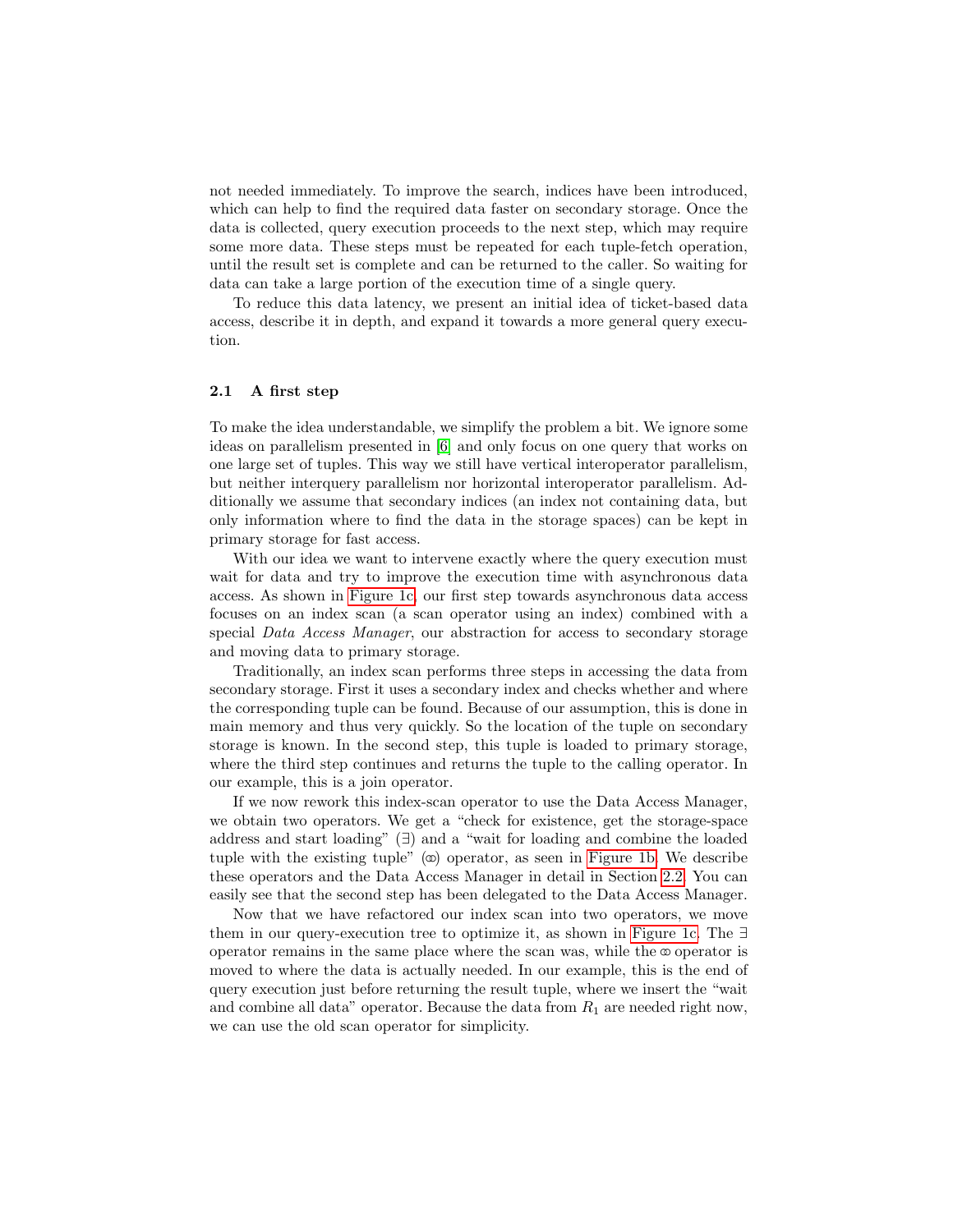<span id="page-3-1"></span><span id="page-3-0"></span>





(b) Traditional access approach with our newly designed operators and the Data Access Manager



(c) The complete ticket-based system approach

Fig. 1: Execution trees of the star-shaped query presented in [Listing 1.1.](#page-3-0) Access to data from secondary storage is presented in red.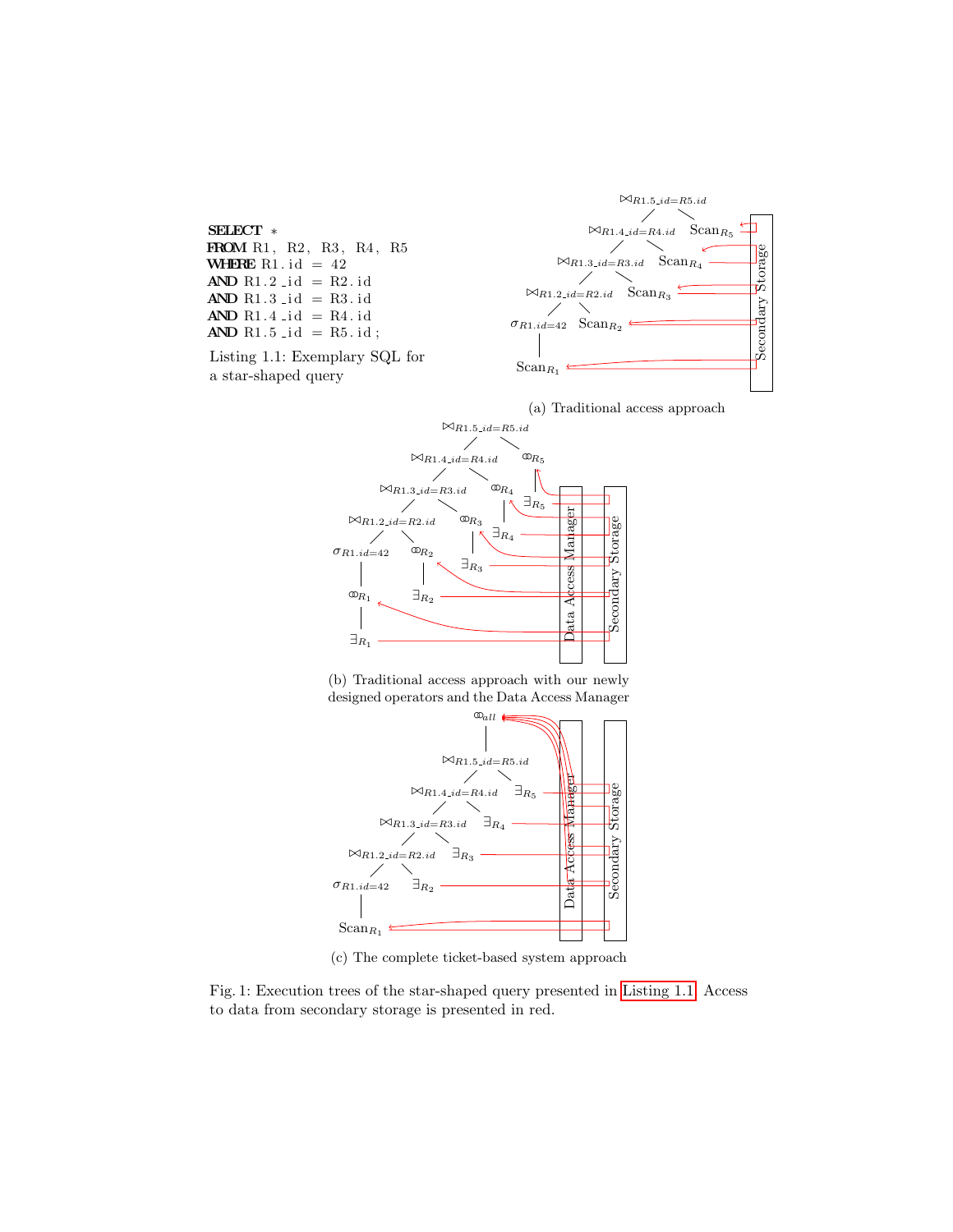We can now easily see that the main execution path just informs the Data Access Manager which tuples need to be moved from secondary storage to primary storage for easy access. This has several advantages, as described in the details (Section [2.2\)](#page-4-0).

We expect that this change in strategy can already improve the execution time of quite small star-shaped queries in huge DBS, and we hope to show in the future that this also holds for other query types.

#### <span id="page-4-0"></span>2.2 The operators in detail

Here we explain in more detail our thoughts on the two operators and the Data Access Manager mentioned above.

The ∃ operator is designed to be called with a table and an expression (e. g. simple search argument). It queries a secondary index structure for the position of the tuple in secondary storage space. With this address and a certain priority, it calls the Data Access Manager and receives a ticket (e. g. a pointer or "future object"<sup>[2](#page-4-2)</sup>) with information later allowing access to the fetched tuple. This ticket is then forwarded to the next operator. Now the data flow is separated from the execution flow and the current tuple is much smaller, since data not currently needed are not yet part of the tuple. This may have the additional advantage of being able to store the tuple closer to the CPU.

The ticket is now part of the tuple and is resolved by the  $\infty$  operator when the data are needed. The  $\infty$  operator looks at the ticket and determines whether the data is already stored in primary storage. If this is not the case, it recalls the Data Access Manager with the ticket, requests a higher priority and waits for the data to be delivered. This results in a delay that should not be greater than the normal access delay in a synchronous call. Hopefully the data can already be found and can be accessed directly without any delay. Now the data can be combined with the tuple and can be presented to the next operator. If the  $\infty$  operator needs to get the data from multiple tickets at the same time, it can prioritize the already loaded data and can give the Data Access Manager more time for completing the other tickets.

The Data Access Manager has a list of all tuples that must be moved to primary storage and can therefore improve throughput by taking advantage of the secondary storage device's properties, reorganizing the tuples' access order accordingly<sup>[3](#page-4-3)</sup>. If a tuple is needed right now, the access order can be rescheduled to make that data accessible sooner.

#### <span id="page-4-1"></span>2.3 The next steps

The first step exploits some simplifications, like reducing the parallelism and keeping the secondary indices in primary storage. We see no problem in bringing

<span id="page-4-2"></span> $^2$  [https://docs.oracle.com/javase/7/docs/api/java/util/concurrent/Future.](https://docs.oracle.com/javase/7/docs/api/java/util/concurrent/Future.html) [html](https://docs.oracle.com/javase/7/docs/api/java/util/concurrent/Future.html)

<span id="page-4-3"></span> $^3$  <http://www.cs.iit.edu/~cs561/cs450/disksched/disksched.html>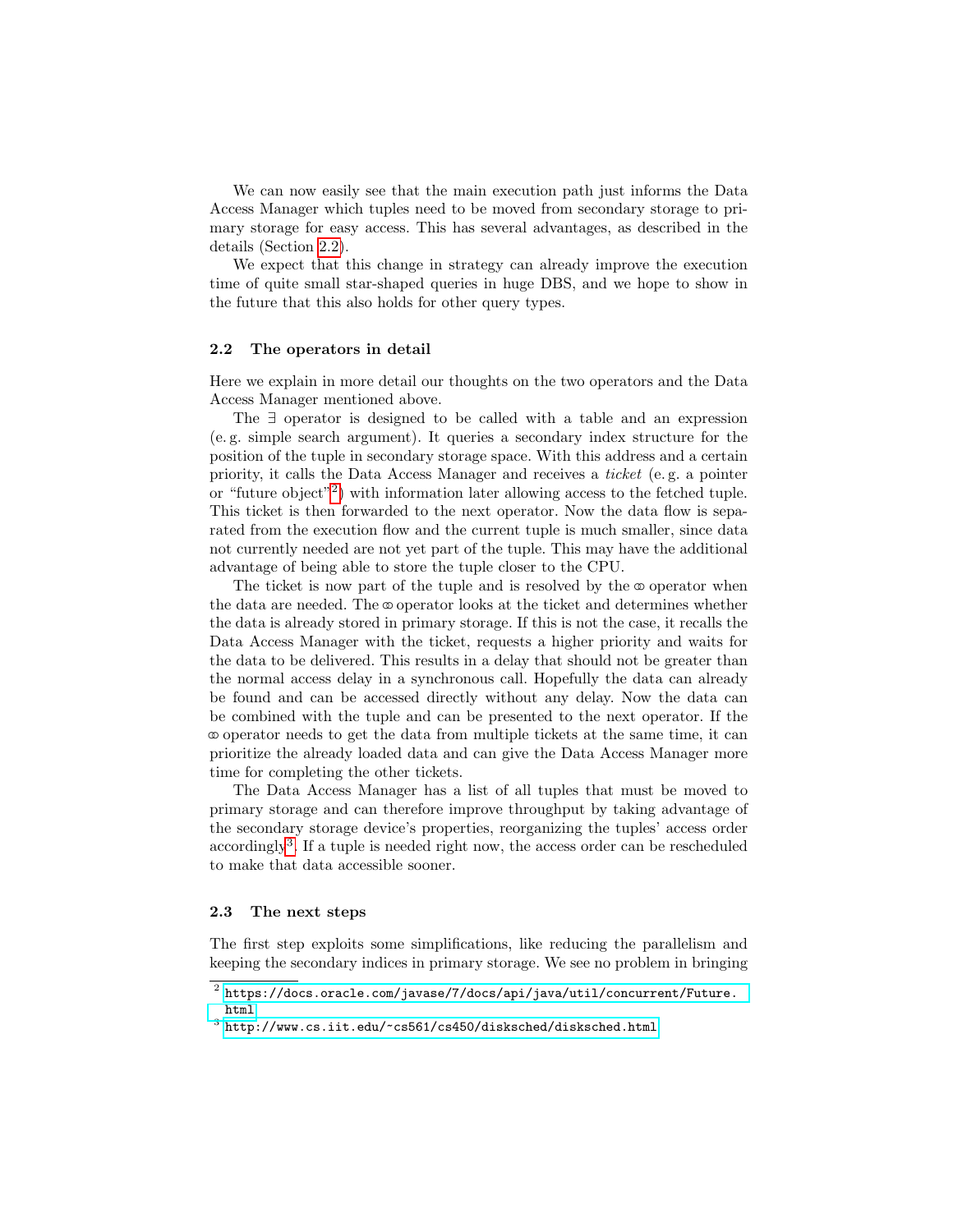the two other parallelism ideas back. The secondary indices in primary storage gives us the advantage of knowing how many tuples to expect without needing to access the secondary storage. Additionally we have dropped the idea of batch execution, where at the same time multiple tuples are given to an operator as input.

We now like to expand the idea to overcome these simplifications.

For querying a secondary index that is not in primary storage, we move the querying of the secondary index into the Data Access Manager. The ∃ operator then does not give an address to the Data Access Manager, but just the table and the expression. By limiting the information, we force the Data Access Manager to do a normal index scan, where the index might not be stored in primary storage. This way we cannot predict how many tuples are going to be returned. Based on our ticket system, the Data Access Manager now creates a data structure that stores from zero to multiple tuples in it. The  $\infty$  operator reacts to this by either dropping the given tuple (it has no join partner), or by iterating through the data structure and creating a combination with each of the retrieved tuples, resulting in multiple tuples for the next operator. Depending on the query and the expected drop rate, the query optimization may place the  $\infty$  operator closer to or farther away from the ∃ operator to balance between reduced unnecessary workload and increased parallel execution.

With this change, we can use arbitrary scan operators with the Data Access Manager, and may also be able to include basic operations such as a projection or selection to increase the amount of parallel execution and to reduce the amount of space on primary storage needed to store the tuples.

To handle batch execution, we expect the ∃ operator to open a ticket for each of the tuples in the batch. No further adjustments are needed, because the remainder of the execution can be kept as if there was only one tuple, only that we now have to do this for each tuple of the batch. The  $\infty$  operator has another small advantage in being able to check tickets from multiple tuples at once, rather than waiting for the data of a particular tuple to be accessible right now.

With these steps we expect to be able to handle arbitrary queries in current DBS.

## <span id="page-5-0"></span>3 State of the Art

We found the idea of increasing the speed of slower devices already in the work of Sarawagi [\[12\]](#page-8-1), where the optimization of access to tertiary memory (archival storage) is discussed. Here the author suggest using a scheduler to first bring all needed data in the secondary storage space and then start executing the query on it. Even if you do not consider that we are talking about secondary to primary storage data transfer and not archival to secondary, we still differ in the idea, because we try to make data accessible while running the query and not to load the data into a faster storage space before executing the query, which may not need all the data.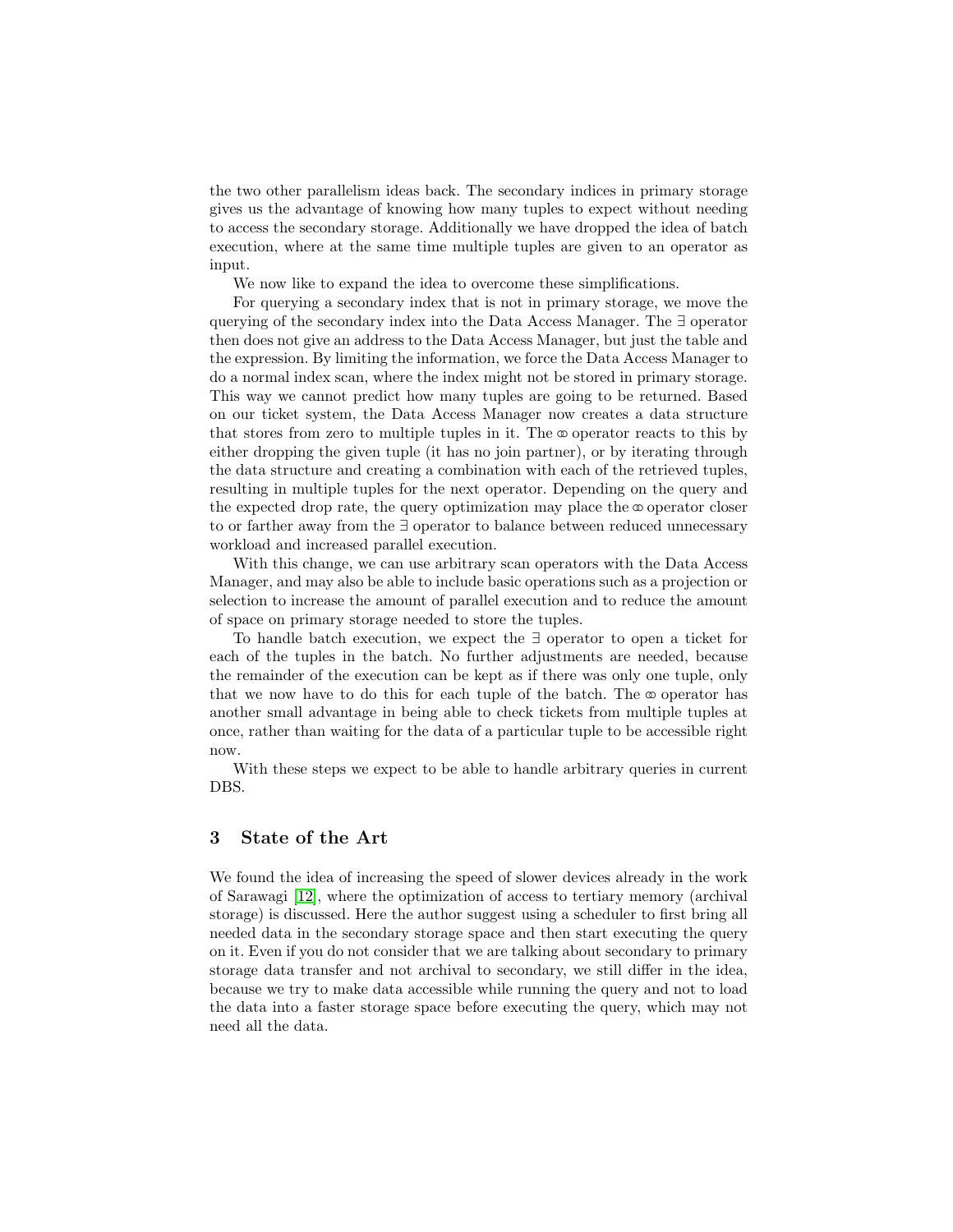Codd described a restriction in [\[4\]](#page-7-2) that was later used in the concept of semijoins [\[2\]](#page-7-3). This operator exploits the idea of reducing a relation to the tuples needed before joining it with another relation. With this reduction all unneeded tuples are dropped early and the join can be performed much faster. In particular if working over a network, the data to be transferred can be reduced substantially. The idea seems similar to ours, but semi-joins are not using the potential of asynchronous data flow, and the relations are reduced in the execution of a join and not before.

For asynchronous data access there are some implementation concepts like asynchronous  $I/O^4$  $I/O^4$  or future objects<sup>[5](#page-6-1)</sup>. These are some basic techniques for adding asynchronism to software systems and we plan to use them for implementing the Data Access Manager.

The idea of splitting an operator into smaller bits and looking at these bits was recently proposed by Dittrich and Nix [\[5\]](#page-7-4). This paper focuses on the idea of creating physical operators that fit the data better, while we focus on establishing a new asynchronous data flow that ignores the borders of scan operators.

Gurumurthy et al. [\[7\]](#page-8-2) gave an overview of constructing operators from smaller parts and adapting more easily to new specialized hardware like GPUs [\[8\]](#page-8-3) and FPGAs [\[1\]](#page-7-5). We share the idea of having smaller parts in operators, but focus on data access and not on adaptability to new hardware.

There have been some ideas for operators that can take advantage of better disk-scheduling algorithms, e.g. [\[3\]](#page-7-6). Here the authors present a physical scan operator that can adapt to errors in cardinality estimation by prefetching more blocks with tuples to tune between an index and a table scan. We, in contrast, are not defining a new physical operator to replace a logical operator, but change the size and borders of existing scan operators to better optimize the data flow in the query execution.

We found the idea of optimizing star queries inside the Oracle Documentation [\[11\]](#page-8-4), but this is very specific for star queries in data warehouses. The data from the dimension tables is only used for comparison with constraints and is dropped afterwards. This way they use bitmap indices for the dimension tables to say whether a tuple fits the constraint, which can increase the speed of star queries in data warehouses. We just use star-shaped queries as an easy example and must return the data from the "dimension" tables.

In HyPer [\[10\]](#page-8-0) a data-aware computing method was introduced by switching the execution direction inside of a pipe from pulling to pushing. By doing this, the data can be kept in CPU registers and need not be stored and loaded from slower storage areas. We do not focus on keeping the data close to the CPU, but instead try to minimize the waiting time when loading the data into a faster storage space. We think it might be possible to combine these two ideas.

<span id="page-6-0"></span><sup>4</sup> <https://man7.org/linux/man-pages/man7/aio.7.html>

<span id="page-6-1"></span> $^5$ <https://en.cppreference.com/w/cpp/thread/future>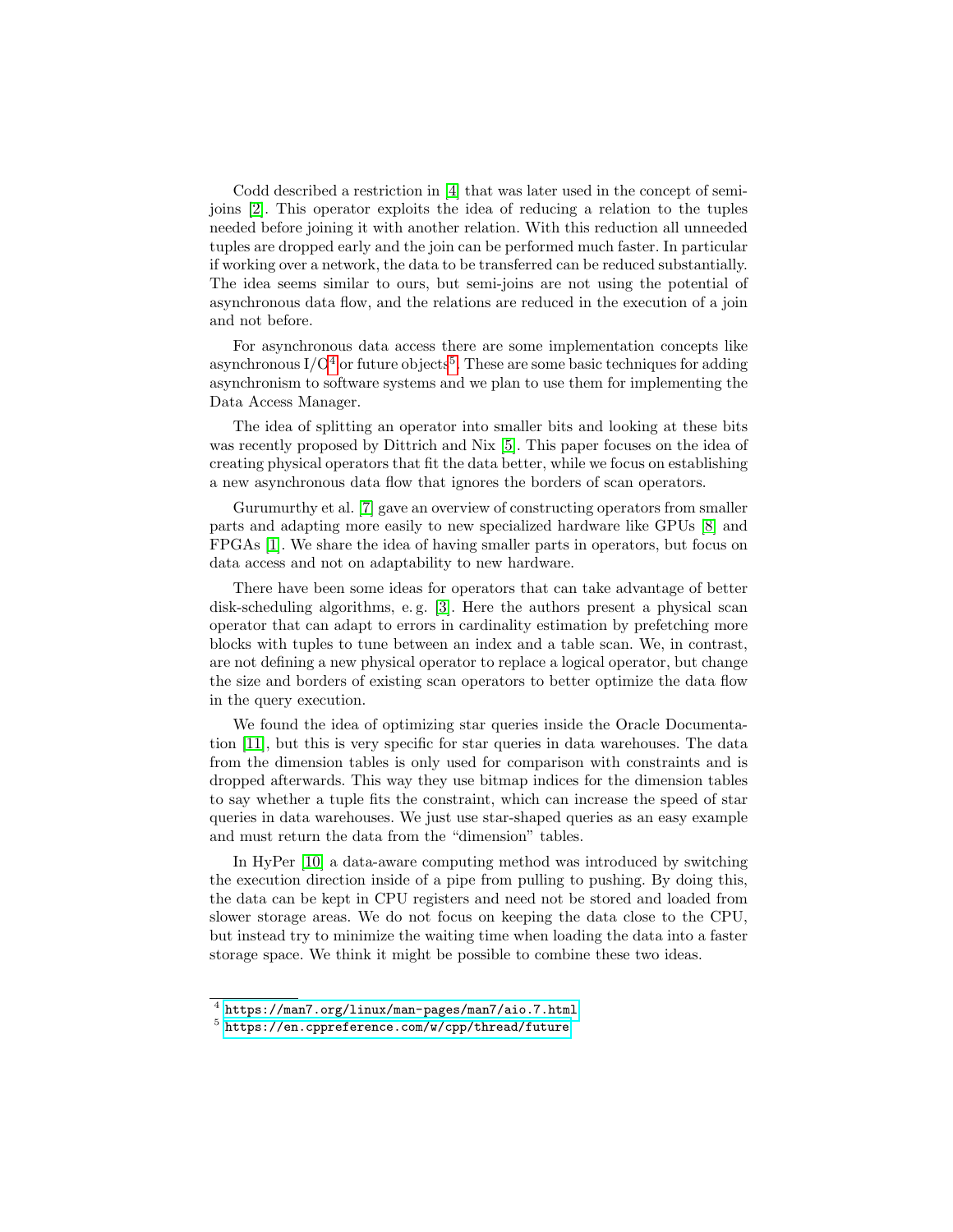# <span id="page-7-0"></span>4 Conclusion and Future Work

In this paper we present our idea of desynchronizing the data and execution flow in query processing. We do this by introducing a Data Access Manager and by splitting scan operators into new operators focused on data access. This way we are able to place them independently in the query-operator tree. We expect to reduce the latency for data access in a DBS and the overall query-execution time.

We are fully aware that this idea increases the search space of query optimization even more, but we rather see this as a challenge for research than a problem.

As future work we plan to implement and test our idea. Because we expect the rework of the software to be quite large, we have decided to use a lightweight, relatively simple, and open-source database management system, namely Apache  $Derby<sup>6</sup>$  $Derby<sup>6</sup>$  $Derby<sup>6</sup>$ .

We plan to do this by dividing the task into subtasks, which are: the implementation and evaluation of the Data Access Manager with the ticket system, the splitting of the scan operator, and an additional optimizer step for the physical execution plan that replaces the standard operators with our operators and moves them to fit our idea. Afterwards, we would like to extend the implementation with ideas from our next steps (Section [2.3\)](#page-4-1). For evaluation we plan to run some queries from the TCP-H benchmark on datasets magnitudes larger than the RAM of the specific machine. Furthermore, we think about adding the idea to distributed or federated DBS, to reduce the data-access latency of an access to a remote system.

## References

- <span id="page-7-5"></span>1. Becher, A., B.G., L., Broneske, D., Drewes, T., Gurumurthy, B., Meyer-Wegener, K., Pionteck, T., Saake, G., Teich, J., Wildermann, S.: Integration of fpgas in database management systems: Challenges and opportunities. Datenbank-Spektrum 18(3), 145–156 (Nov 2018).<https://doi.org/10.1007/s13222-018-0294-9>
- <span id="page-7-3"></span>2. Bernstein, P.A., Chiu, D.M.W.: Using semi-joins to solve relational queries. J. ACM 28(1), 25–40 (Jan 1981).<https://doi.org/10.1145/322234.322238>
- <span id="page-7-6"></span>3. Borovica-Gajic, R., Idreos, S., Ailamaki, A., Zukowski, M., Fraser, C.: Smooth scan: robust access path selection without cardinality estimation. The VLDB Journal 27(4), 521–545 (2018).<https://doi.org/10.1007/s00778-018-0507-8>
- <span id="page-7-2"></span>4. Codd, E.F.: A relational model of data for large shared data banks. Commun. ACM 13(6), 377–387 (Jun 1970).<https://doi.org/10.1145/362384.362685>
- <span id="page-7-4"></span>5. Dittrich, J., Nix, J.: The case for deep query optimisation. In: CIDR 2020, 10th Conference on Innovative Data Systems Research, Amsterdam, The Netherlands, January 12-15, 2020, Online Proceedings. www.cidrdb.org (2020), [http://cidrdb.](http://cidrdb.org/cidr2020/papers/p3-dittrich-cidr20.pdf) [org/cidr2020/papers/p3-dittrich-cidr20.pdf](http://cidrdb.org/cidr2020/papers/p3-dittrich-cidr20.pdf)
- <span id="page-7-1"></span>6. Graefe, G.: Query evaluation techniques for large databases. ACM Comput. Surv. 25(2), 73–169 (Jun 1993).<https://doi.org/10.1145/152610.152611>

<span id="page-7-7"></span> $6 \text{ https://db.apache.org/derby/}$